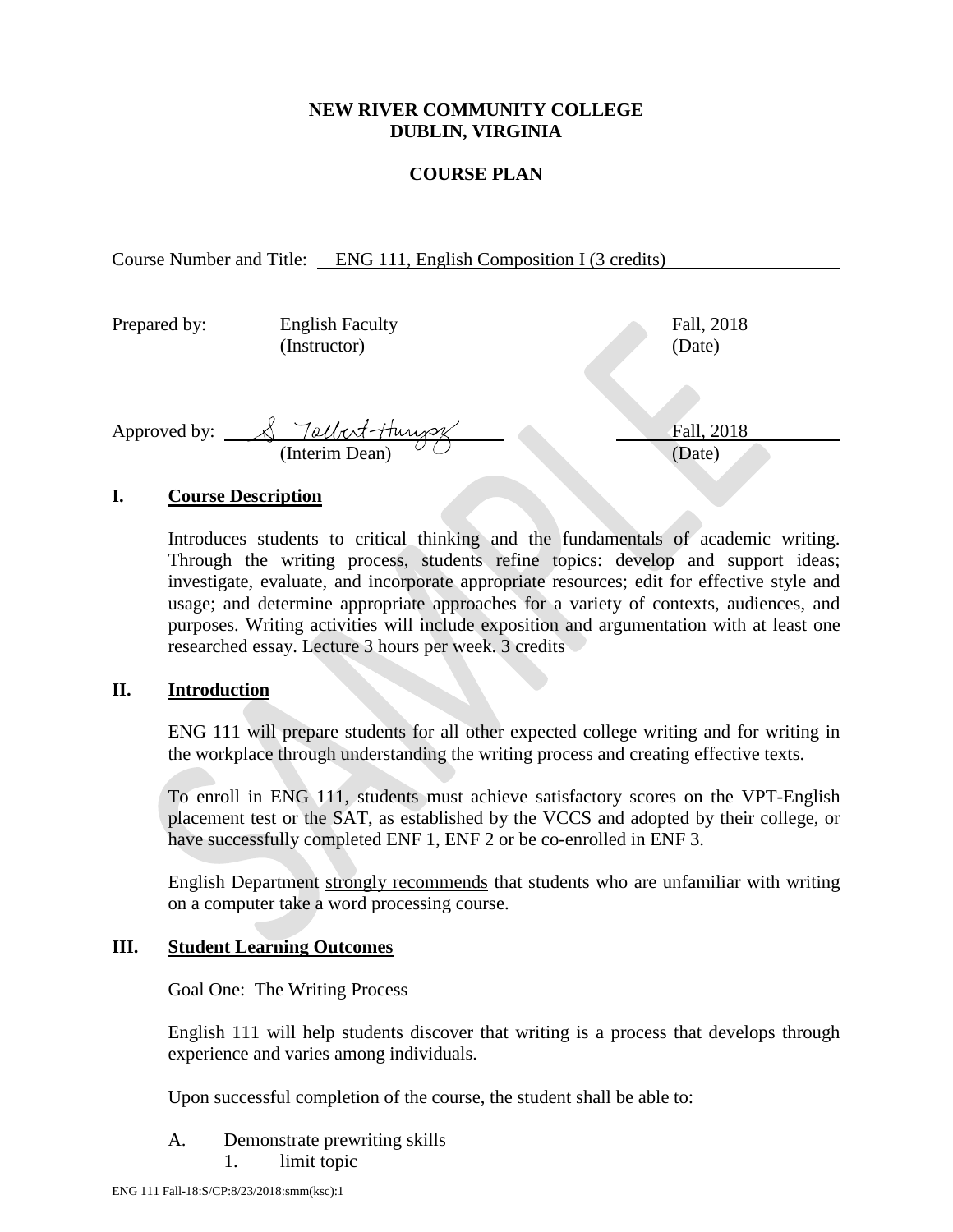- 2. develop topic
- 3. write a thesis sentence
- 4. write a plan or outline
- B. Write unified compositions by making each sentence contribute to the thesis statement.
- C. Write coherent compositions through
	- 1. clear, logical order
	- 2. appropriate use of transition
	- 3. clear pattern of organization
- D. Write paragraphs which demonstrate the use of primary and secondary supporting detail.
- E. Write effective introductory and concluding paragraphs.
- F. Write, using standard English and correct mechanics.
- G. Demonstrate the revision and editing process.

Goal Two: Critical Thinking for Writing

English 111 will develop students' ability to analyze and investigate ideas and to present them in well-structured prose appropriate to the purpose and audience.

Upon successful completion of the course, the student shall be able to:

- A. Demonstrate the ability to read, summarize, and respond to college-level texts their own and others – of varying lengths.
- B. Produce 15-20 pages of finished, graded text, including at least one documented essay.
- C. Demonstrate rhetorical modes, including argumentation.
- D. Demonstrate knowledge of aspects of literature through class discussion and writing assignments based on assigned readings.
- E. Demonstrate the proper integration of borrowed material to avoid plagiarism (forms, etc., for documentation will be taught in English 112).

#### **IV. Instructional Methods**

- A. Lecture and class activities
- B. Peer evaluation and group discussion
- C. Instructor/student conference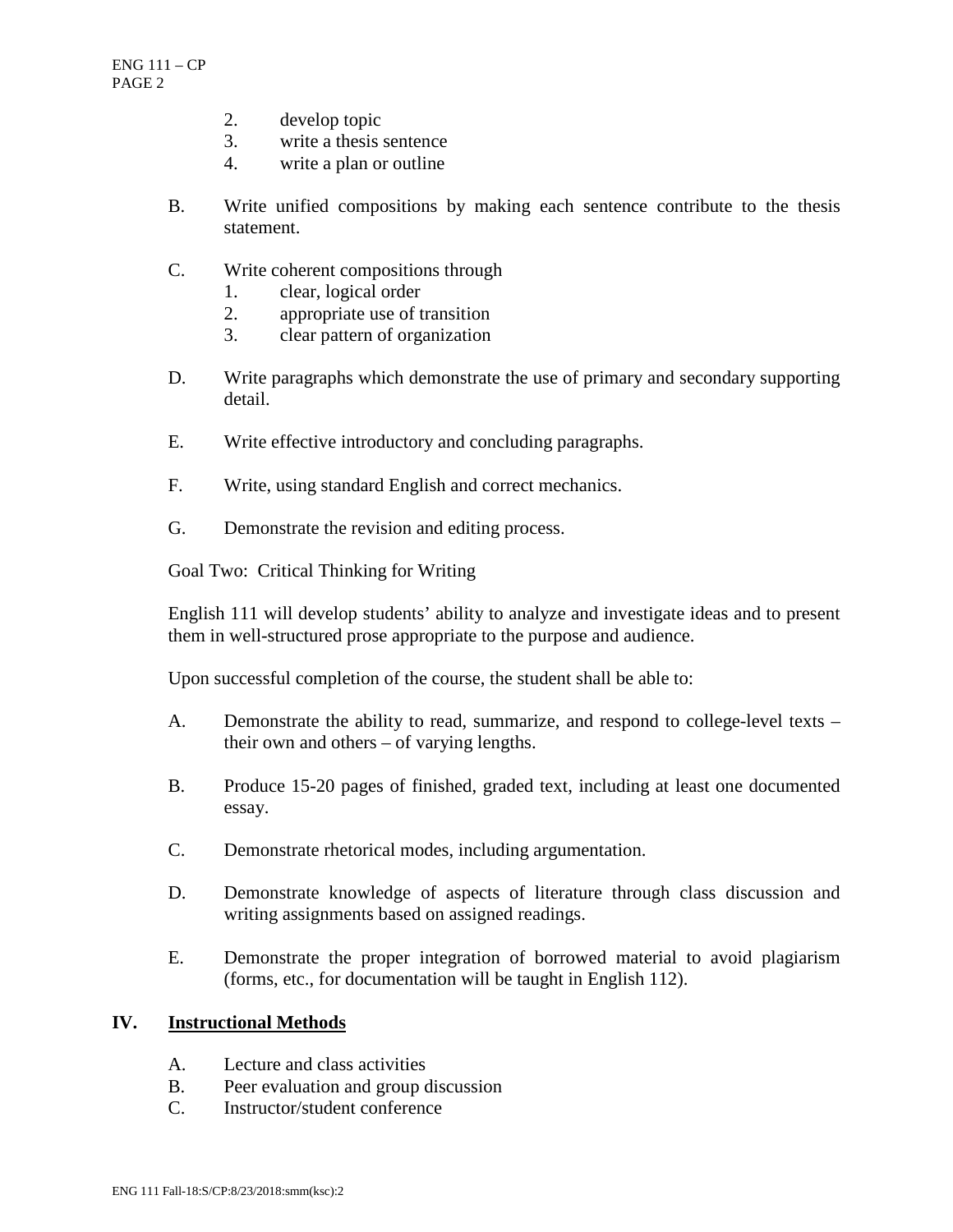## **V. Instructional Materials**

Individual instructors may require textbooks unique to their course. Please consult your instructor's syllabi for more information. They also may indicate additional required materials, such as notebooks, dictionaries, etc. This information will be shared with students at the beginning of the semester.

## **VI. Course Content**

- The writing process: prewriting, drafting, revising, editing, reflecting
- Finding and narrowing a topic
- Rhetorical modes
- Purpose, audience, and voice
- Focus and unity
- Organization, including openings and closings
- Transitions
- Primary and secondary details
- Summarizing
- Appropriate use of sources
- Introduction to basic concepts of academic research
- Clarity: syntax, semantics, and diction
- Sentence variety and coherence
- Critical reading
- Peer collaboration
- Grammar and mechanics
- Following assignment requirements
- Document design and appropriate format
- Library instruction/resources

#### **VII. Evaluation**

A. The final grade for the course will be determined as follows:

| 4-6 major composition assignments, totaling 15-20<br>pages of graded text (two of which must be written in class) | 60%    |
|-------------------------------------------------------------------------------------------------------------------|--------|
| Daily and other assignments and quizzes                                                                           | 10-30% |
| Final examination                                                                                                 | 10-30% |

(By the end of the semester, the student should have written in class, using Standard English, a well-developed, coherent, and unified five-paragraph essay reasonably free of major mechanical errors.)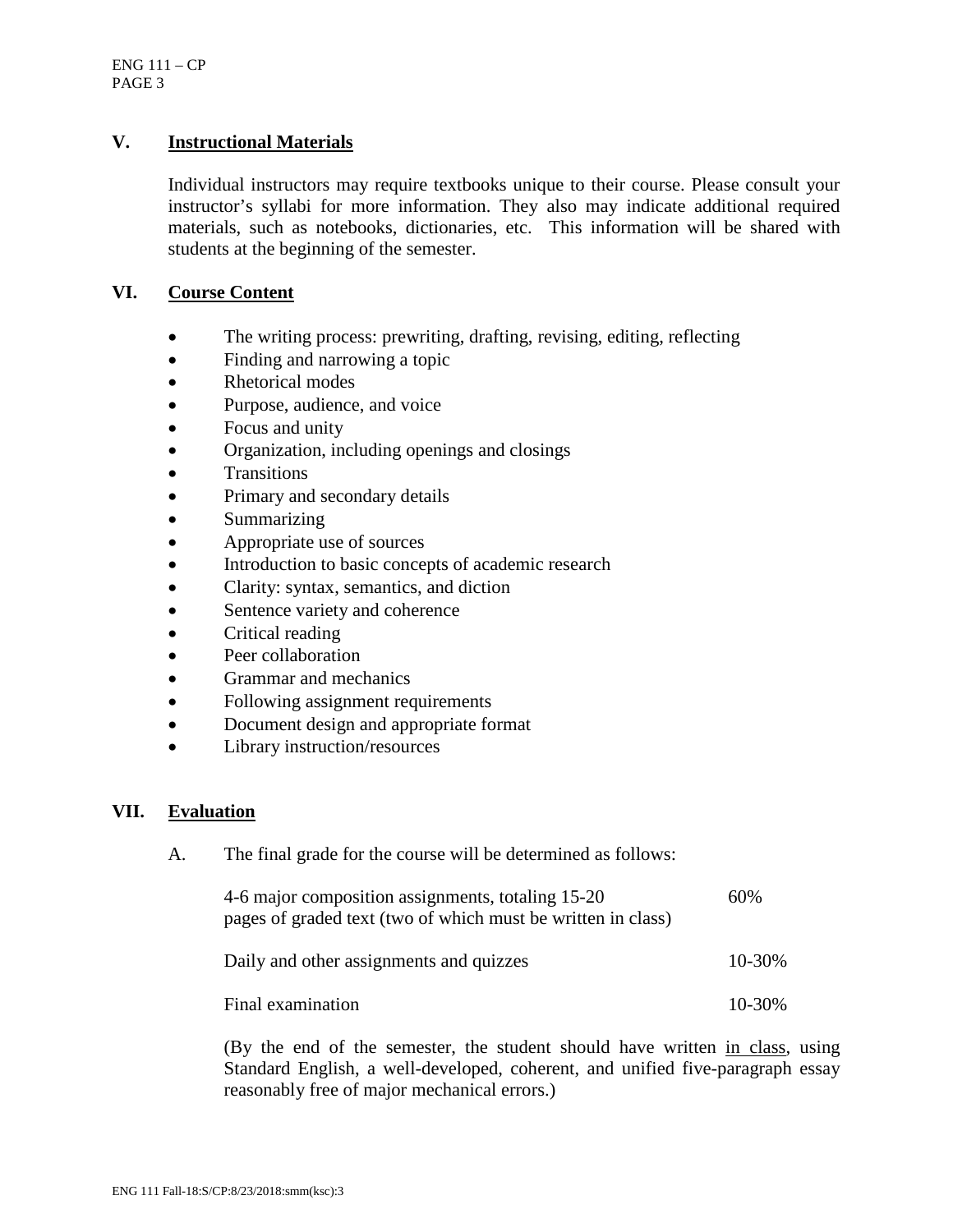B. The following grading scale will be used:  $A = 90-100$ 

 $B = 80 - 89$  $C = 70 - 79$  $D = 60 - 69$  $F = 0 - 59$ 

NOTE:Evaluation and attendance policies will vary according to individual instructors. These policies will be distributed in each class at the beginning of the semester.

NOTE for ENG 111 students also placing in ENF 3: ENF 3 and English 111 must be taken concurrently, per VCCS mandate. Also, students must pass both ENF 3 and English 111 to receive credit.

## **VIII. Attendance**

Regular attendance at classes is required. When absence from a class becomes necessary, it is the responsibility of the student to inform the instructor prior to the absence whenever possible. The student is responsible for the subsequent completion of all study missed during an absence. Any instruction missed and not subsequently completed will necessarily affect the grade of the student regardless of the reason for the absence.

# **IX. Cheating Policy**

Cheating includes:

- 1. Giving or receiving information pertaining to tests; and
- 2. Plagiarizing, which is defined as taking and using as one's own the writing or ideas of another. (Definition adapted from the American Heritage Dictionary.)

Any student found cheating on an assignment may receive a grade of zero for that assignment with no opportunity to make it up. Blatant plagiarism can result in a grade of "F" for the course.

Personal electronic devices cannot be accessed during final exams, tests, and/or other assignments as indicated by the instructor.

# **X. Withdrawal Policy**

## **Student Initiated Withdrawal Policy**

A student may drop or withdraw from a class without academic penalty during the first 60 percent of a session. For purposes of enrollment reporting, the following procedures apply:

a. If a student withdraws from a class prior to the termination of the add/drop period for the session, the student will be removed from the class roll and no grade will be awarded.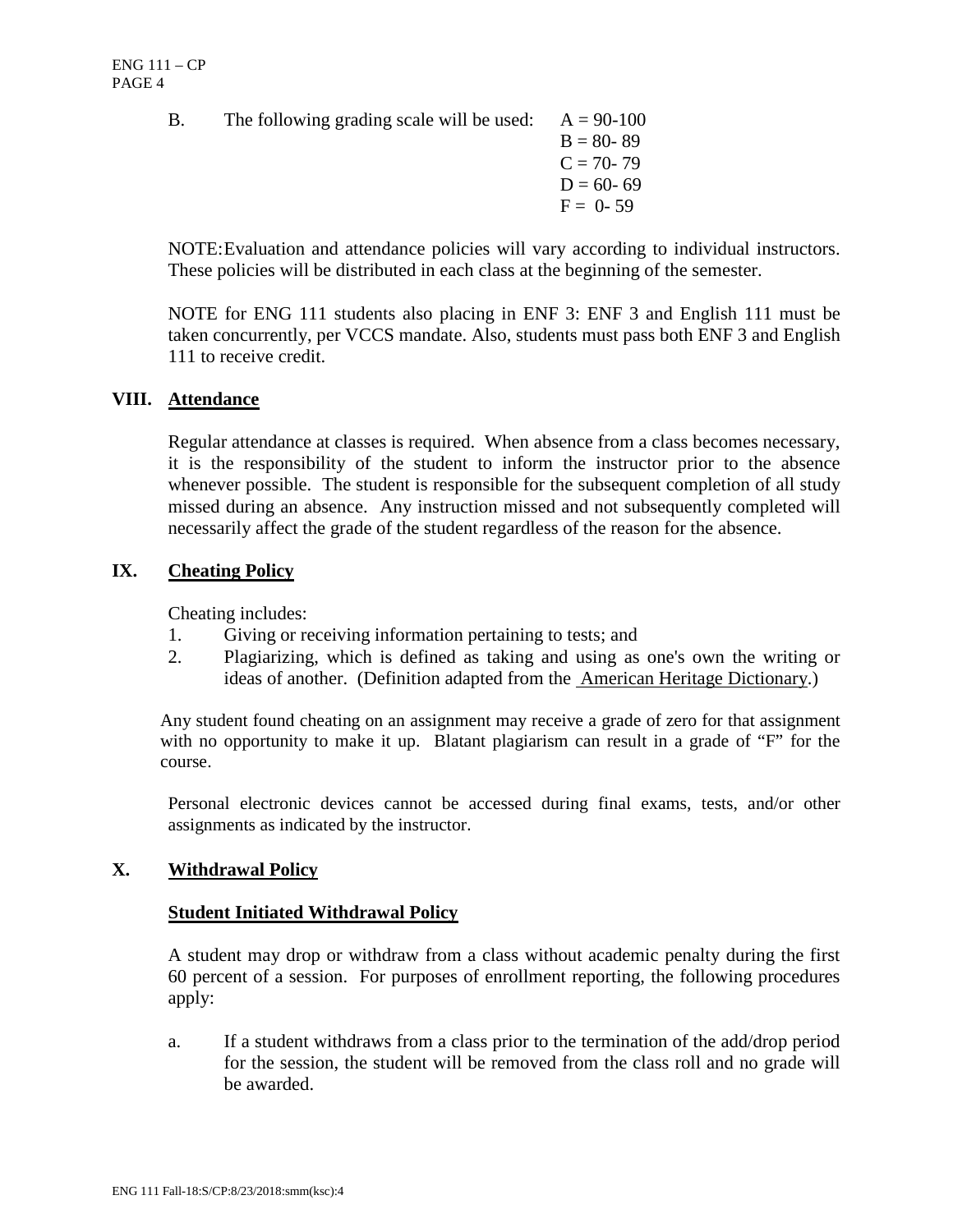- b. After the add/drop period, but prior to completion of 60 percent of a session, a student who withdraws from a class will be assigned a grade of "W." A grade of "W" implies that the student was making satisfactory progress in the class at the time of withdrawal, that the withdrawal was officially made before the deadline published in the college calendar, or that the student was administratively transferred to a different program.
- c. After that time, if a student withdraws from a class, a grade of "F" or "U" will be assigned. Exceptions to this policy may be made under documented mitigating circumstances if the student was passing the course at the last date of attendance.

A retroactive grade of "W" may be awarded only if the student would have been eligible under the previously stated policy to receive a "W" on the last date of class attendance. The last date of attendance for a distance education course will be the last date that work was submitted.

Late withdrawal appeals will be reviewed and a decision made by the Coordinator of Admissions and Records.

## **No-Show Policy**

A student must either attend face-to-face courses or demonstrate participation in distance learning courses by the last date to drop for a refund. A student who does not meet this deadline will be reported to the Admissions and Records Office and will be withdrawn as a no-show student. No refund will be applicable, and the student will not be allowed to attend/participate in the class or submit assignments. Failure to attend or participate in a course will adversely impact a student's financial aid award.

## **Instructor Initiated Withdrawal**

A student who adds a class or registers after the first day of class is counted absent from all class meetings missed. Each instructor is responsible for keeping a record of student attendance (face-to-face classes) or performance/participation (DE classes) in each class throughout the semester.

When a student's absences equal twice the number of weekly meetings of a class (equivalent amount of time for summer session), the student may be dropped for unsatisfactory attendance in the class by the instructor.

Since attendance is not a valid measurement for Distance Education (DE) courses, a student may be withdrawn due to non-performance. A student should refer to his/her DE course plan for the instructor's policy.

In accordance with the No-Show Policy, a student who has not attended class or requested/accessed distance learning materials by the last day to drop the class and receive a refund must be withdrawn by the instructor during the following week. No refund will be applicable.

ENG 111 Fall-18:S/CP:8/23/2018:smm(ksc):5 When an instructor withdraws a student for unsatisfactory attendance (face-to-face class) or non-performance (DE class), the last date of attendance/participation will be documented. Withdrawal must be completed within five days of a student's meeting the